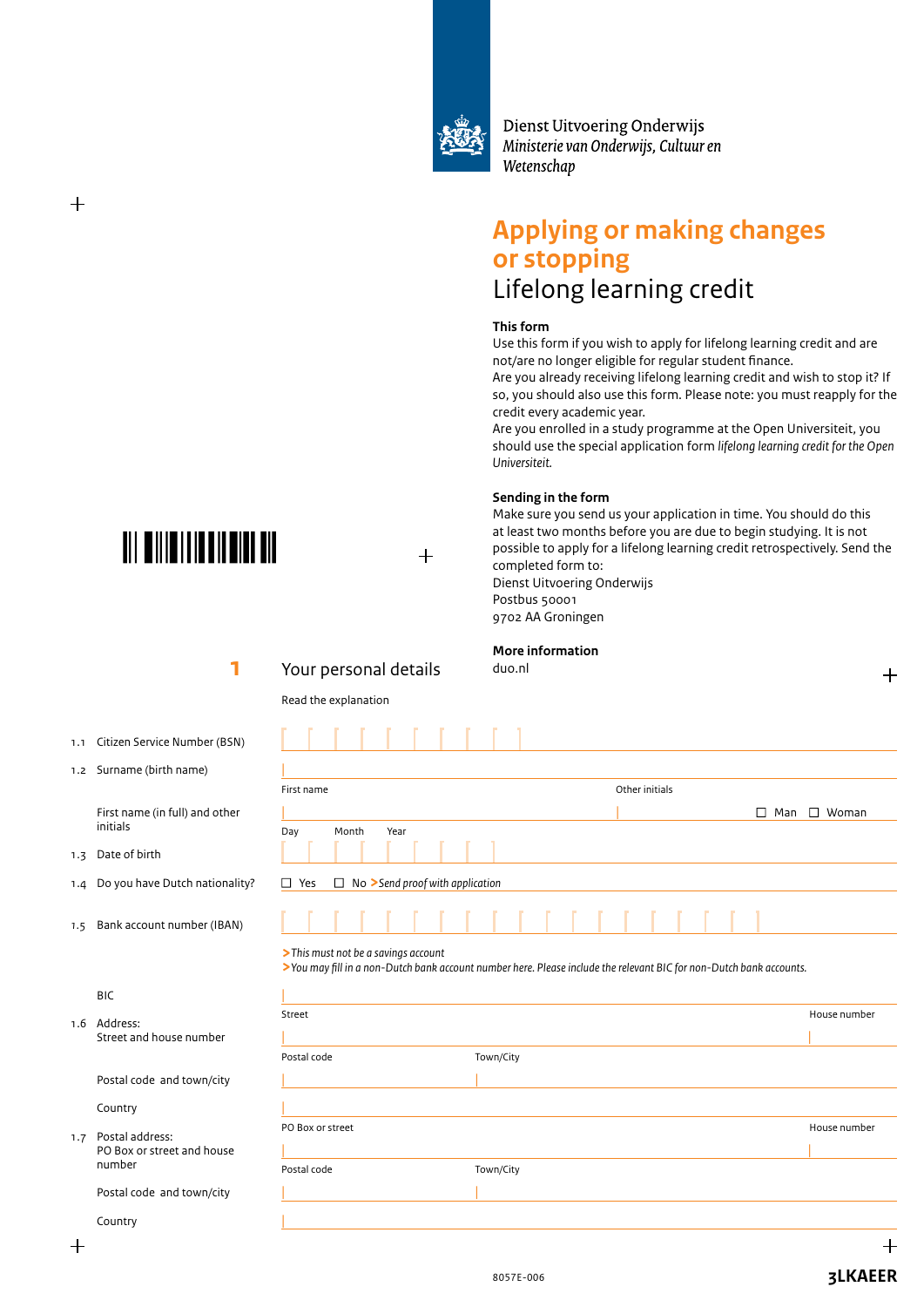2.1 Would you like to apply for lifelong learning credit?

**2**

- **3**
- 3.1 Would you like to change the lifelong learning credit?

# **4**

- 4.1 Would you like to stop the lifelong learning credit?
- 4.2 For which academic year would you like to stop the lifelong learning credit?
- 4.3 For which academic year would you like to stop the lifelong learning credit?

**5** 

- 5.1 Name of the educational institution where you intend to study
- 5.2 Which study programme are you doing or intend to do?
- 5.3 What type of study programme is the programme you entered in response to question 5.2?

<sup>n</sup> No **>** *Go to question 3.1* Your change □ Yes > Go to question 5 <sup>n</sup> No **>** *Go to question 4.1* Stopping your application Read the explanation □ Yes > Go to question 4.2 <sup>n</sup> No **>** *Go to question 5* Month Year L Month Year

# Details of your study programme

L

Read the explanation

|

Your new application

□ Yes > Go to question 5

| <b>Higher education</b>                           | Secondary vocational education MBO                                                                    |  |  |  |  |  |  |
|---------------------------------------------------|-------------------------------------------------------------------------------------------------------|--|--|--|--|--|--|
| $\Box$ Associate degree programme                 | $\Box$ School-based track – full-time (BOL) > Go to question 5.5                                      |  |  |  |  |  |  |
| $\Box$ Bachelor's degree programme                | $\Box$ School-based pathway – part-time (BOL)<br>> You are not entitled to a lifelong learning credit |  |  |  |  |  |  |
| $\Box$ Master's degree programme                  | Work-based pathway (BBL)<br>$\perp$<br>> You are not entitled to a lifelong learning credit           |  |  |  |  |  |  |
| $\Box$ Master's degree programme ('post-initial') |                                                                                                       |  |  |  |  |  |  |
| $\Box$ Other (please specify                      |                                                                                                       |  |  |  |  |  |  |
| $\Box$ Full-time (or dual)<br>Part-time           |                                                                                                       |  |  |  |  |  |  |
| $\Box$ 1 September<br>$\overline{2}$<br>$\Omega$  | 1 August<br>$\overline{2}$<br>$\Omega$                                                                |  |  |  |  |  |  |
| $\Box$ 1 February<br>$\overline{2}$<br>$\Omega$   | 1 February<br>П<br>$\overline{2}$<br>$\Omega$                                                         |  |  |  |  |  |  |
| Day<br>Month<br>$\Box$ Other (please specify)     | Year                                                                                                  |  |  |  |  |  |  |

- 
- 5.4 Is this a full-time or a part-time programme?
- 5.5 From which date have you been/ will you be enrolled for this programme?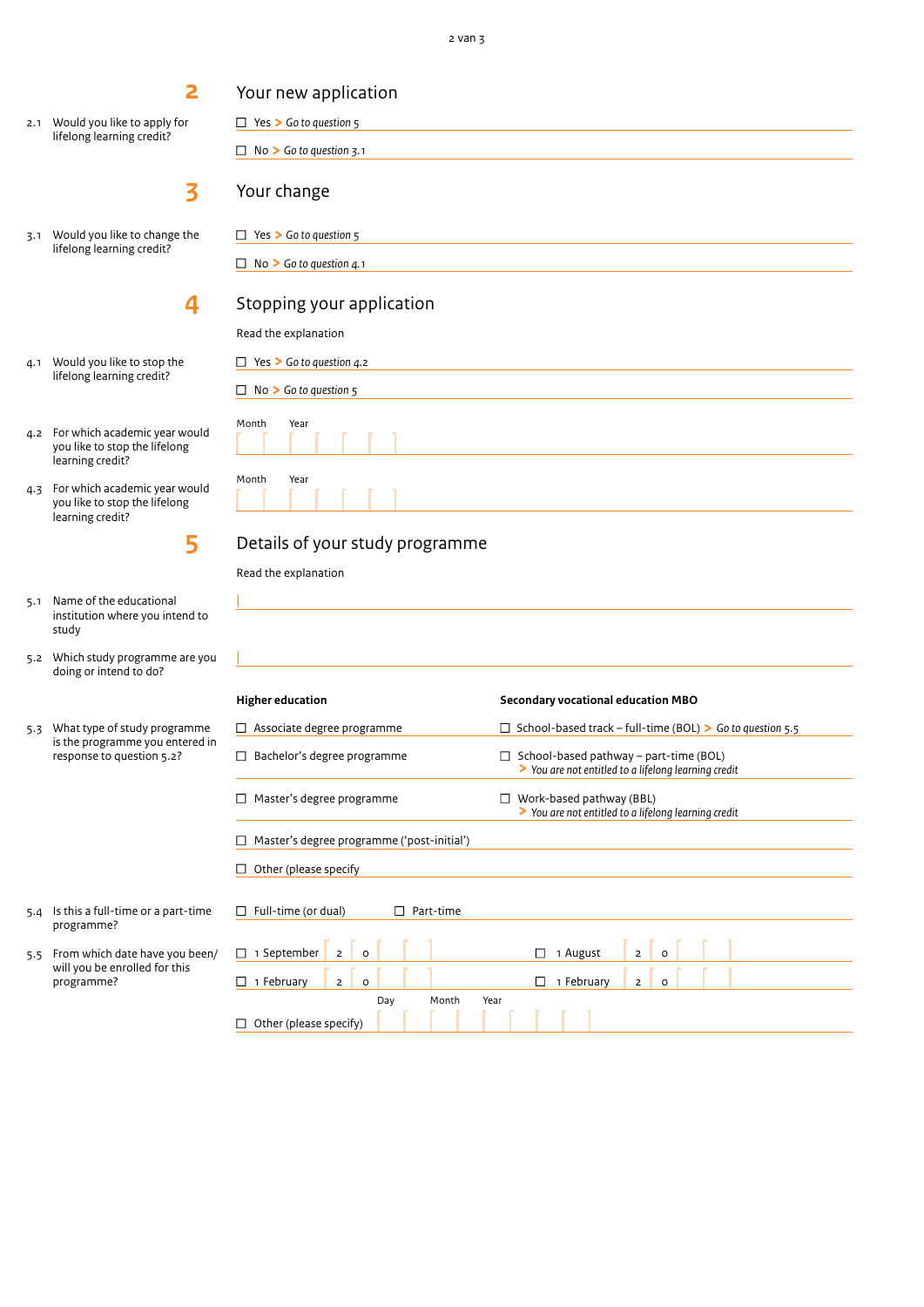#### **6 6 6** Lifelong learning credit

#### Read the explanation

- 6.1 How much do you have to pay in tuition fees or course fees?
- 6.2 Are your course fees (partially) refunded by a body or person?
- 6.3 How much lifelong learning credit per month would you like to apply for?
- 6.4 When would you like the lifelong learning credit application or change to take effect?

**7**

| €                |                                                                                                                       |      |  |                                     |                 |  |  |
|------------------|-----------------------------------------------------------------------------------------------------------------------|------|--|-------------------------------------|-----------------|--|--|
|                  | $\Box$ Yes > by how much? > Enter the amount for one academic year here: $\epsilon$<br>$\Box$ No > Go to question 6.3 |      |  |                                     |                 |  |  |
| €                |                                                                                                                       |      |  |                                     |                 |  |  |
| Day<br>Signature | Month                                                                                                                 | Year |  | > This must be a date in the future |                 |  |  |
| Day              | Month                                                                                                                 | Year |  |                                     |                 |  |  |
| Telephone*       |                                                                                                                       |      |  |                                     | E-mail address* |  |  |
| Signature        |                                                                                                                       |      |  |                                     |                 |  |  |
|                  |                                                                                                                       |      |  |                                     |                 |  |  |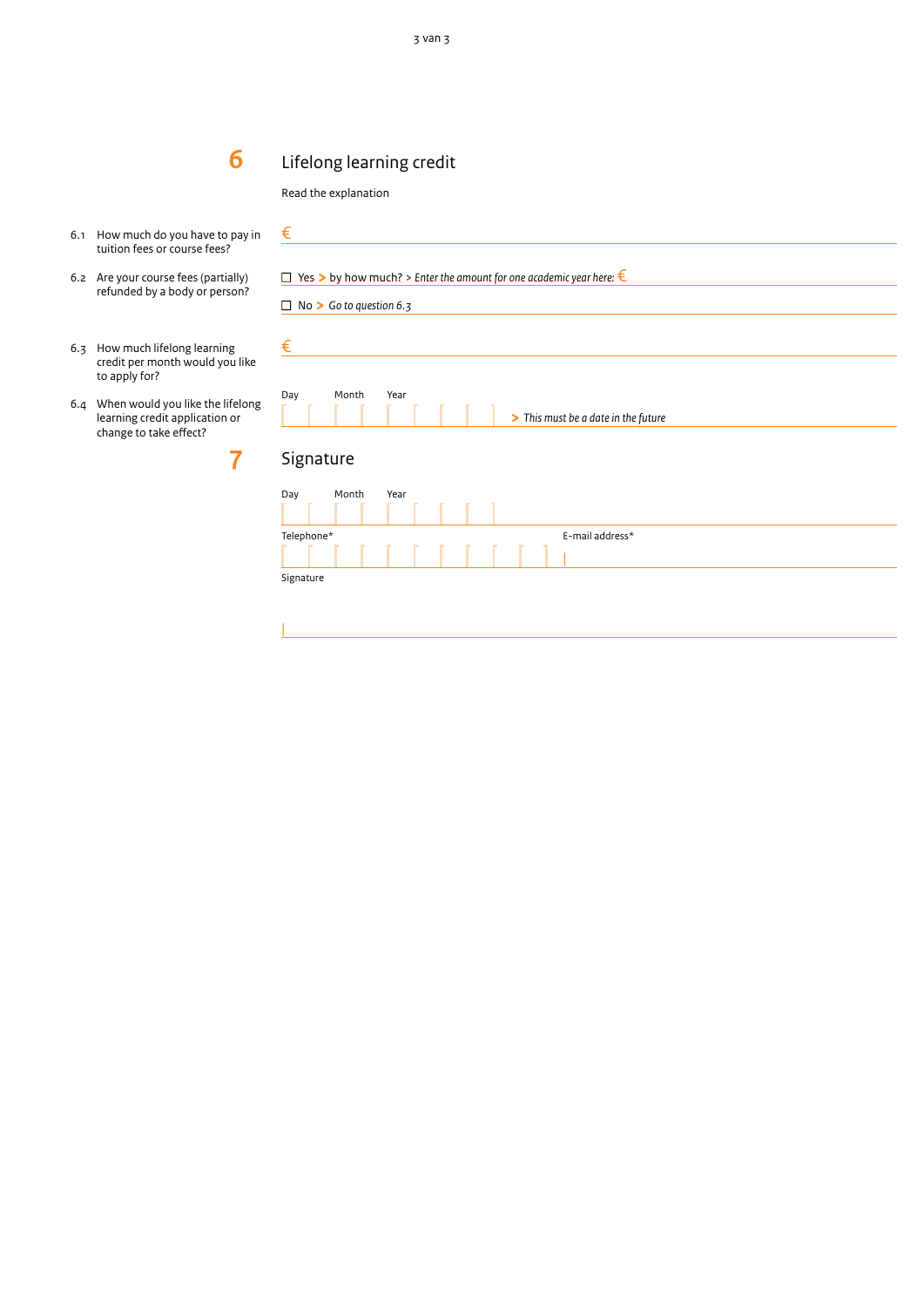

Dienst Uitvoering Onderwijs Ministerie van Onderwijs, Cultuur en Wetenschap

# **Explanation** Applying for or making changes to a lifelong learning credit

# **Re 5.5** Enrolment date

Enter the date on which you will enrol. The academic year for higher education runs from 1 September to 31 August. The school year for secondary vocational education runs from 1 August to 31 July. If your enrolment begins on another date, choose 'other' and enter the date on which you will enrol. If you are not sure which enrolment date to enter, contact your educational institution.

# **Re 6** Lifelong learning credit

The lifelong learning credit is a loan intended to pay your tuition fees. The loan is paid out on a monthly basis. At the end of your study, you must repay the loan over a period of 15 years. When you are no longer entitled to a lifelong learning credit and DUO has received the date on which your enrolment is terminated, you start paying back the following year. DUO will send you notice a few months in advance. You cannot apply for the lifelong learning credit retrospectively. For example, if you begin your study programme in September and you apply for lifelong learning credit in October, you will only receive the credit with effect from November.

## **Re 6.2** Compensation for tuition or programme fees

By compensation, we refer to any contribution towards tuition fees or programme fees by another organization or person, such as your employer or (one of) your parents. If your tuition fees are fully reimbursed, you are not entitled to a lifelong learning credit. If you receive a partial contribution, you can apply for a lifelong learning credit for the remainder of your tuition fees.

# **Re 6.3** Level of lifelong learning credit

Each year, you can borrow the amount of tuition fees or course fees you are due to pay. If you receive a partial payment from a different body or person, you can only apply for lifelong learning credit for the rest of your tuition fees or course fees. For the academic year 2020-2021, there is a maximum of €10,715 per year for HBO or university and €6,010 for MBO. If you wish to borrow more than €2,143 (HBO and university) or €1,202 (MBO), you must send the accompanying declaration from the educational institution, confirming the amount of your tuition fees or course fees.

### **Amount of compensation**

Indicate the amount of compensation that you receive from any other organization or individual to pay your tuition fees or programme fees. If you do not receive any compensation, enter  $\epsilon$ o.

## **Re 1.3** Date of birth

You can apply for lifelong learning credit until the first day of the month in which you turn 55. In addition, you must be 30 years or older. If you are under the age of 30, you are only eligible for the credit if you are going to participate in a part-time study programme in higher vocational education (HBO) or at a university, or if you already have a Bachelor's degree (HBO) or Master's degree (university) and now wish to follow a second HBO or university programme.

The lifelong learning credit will continue after your 55th birthday. If you cancel your lifelong learning credit after your 55th birthday, you will no longer be eligible for it.

# **Re 1.4** Nationality

If you do not have Dutch nationality, but you do have a residence document of type II, III, IV, V or Article 50, add a copy of this to your application (including a copy of the front and back of the residence document). If you have a type I residence permit, please check duo.nl to find out if you are eligible, and what you need to do.

### **Re 1.5** Bank account number

DUO deposits the lifelong credit only into your own bank account. Please note: you may not provide a savings account number.

## **Re 1.6** Address

Do you live in the Netherlands? Then enter the address at which you are resident according to the municipal register. Please make sure that you are always correctly registered with the municipality. When you move within the Netherlands, your municipality will automatically inform DUO of your change of address. If you are living abroad (temporarily) or are planning to move abroad, you have to send your (new) address details to DUO yourself. Foreign address details are not registered with municipalities within the Netherlands.

## **Re 5.2** Study programme

You are eligible for a lifelong learning credit if you participate in an accredited study programme within the Netherlands. You can ask the educational institution whether the programme is accredited.

#### **DUO and your personal details**

Your personal details will be held in the computer systems of DUO. In order to fulfil its statutory obligations, DUO uses and protects your personal details carefully. We always comply with the appropriate privacy laws. If you would like to know precisely how DUO uses your personal data, please visit our website: duo.nl. DUO verifies your details with other organizations, in order to ensure that you receive your entitlements. In the event of misuse, DUO will notify the Public Prosecution Service.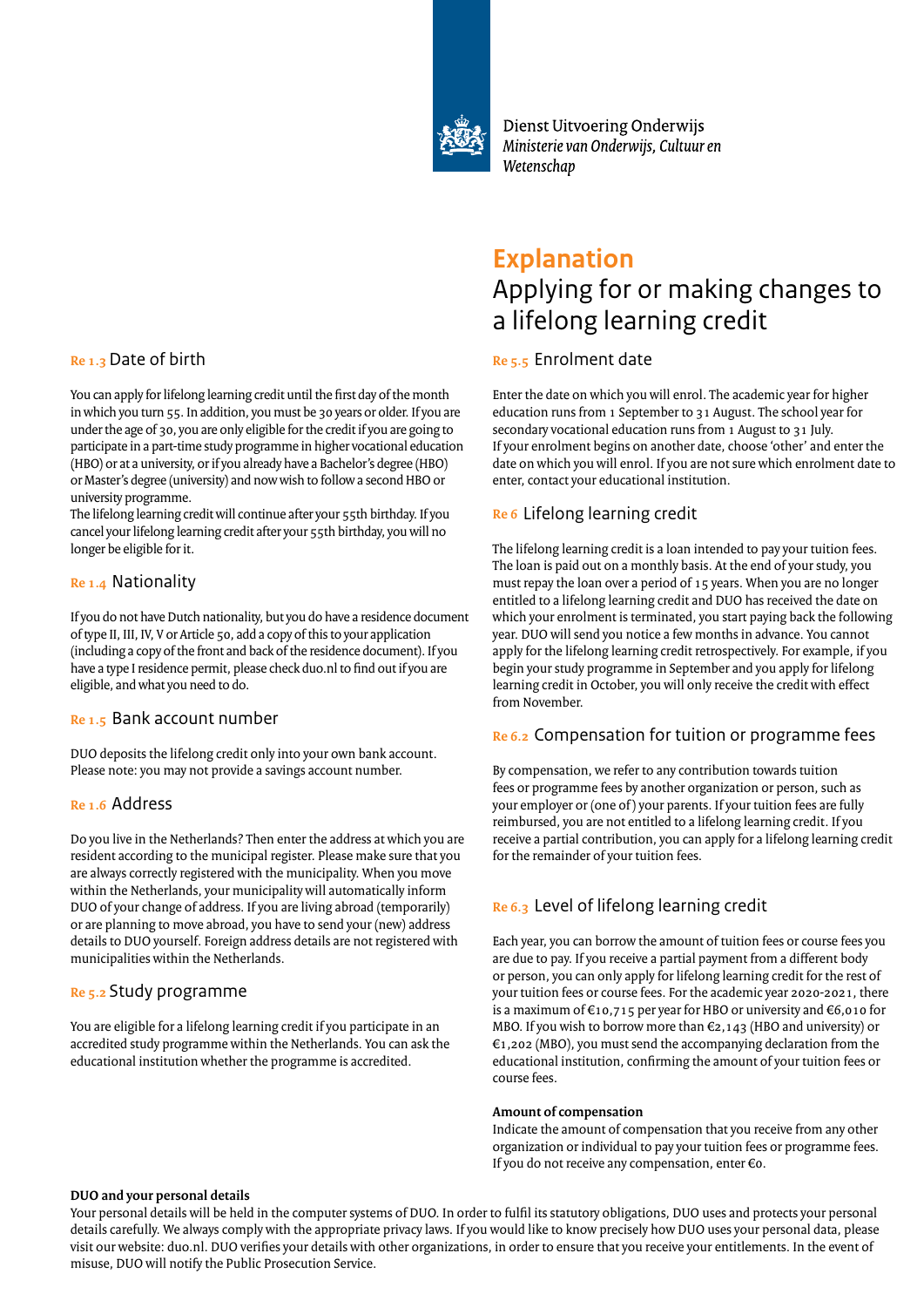

Dienst Uitvoering Onderwijs Ministerie van Onderwijs, Cultuur en Wetenschap

# **Statement regarding tuition fees/ programme fees**

Only ask your educational institution to complete this form if you pay more than the statutory tuition fees or programme fees. An invoice is also sufficient, as long as it contains all of the information requested on this form.

|     |                                                      | Student details<br>┿                                                                                                                              |  |  |  |  |  |  |
|-----|------------------------------------------------------|---------------------------------------------------------------------------------------------------------------------------------------------------|--|--|--|--|--|--|
|     | 1.1 Name of student                                  |                                                                                                                                                   |  |  |  |  |  |  |
|     | 1.2 Citizen Service Number (BSN)                     | Day<br>Month<br>Year                                                                                                                              |  |  |  |  |  |  |
|     | 1.3 Date of birth                                    |                                                                                                                                                   |  |  |  |  |  |  |
|     | 1.4 Adress                                           | Street<br>House number                                                                                                                            |  |  |  |  |  |  |
|     |                                                      | Town/City<br>Postal code                                                                                                                          |  |  |  |  |  |  |
|     |                                                      |                                                                                                                                                   |  |  |  |  |  |  |
|     |                                                      | Details of educational institution                                                                                                                |  |  |  |  |  |  |
| 2.1 | Name of educational institution                      |                                                                                                                                                   |  |  |  |  |  |  |
|     | 2.2 Location                                         |                                                                                                                                                   |  |  |  |  |  |  |
| 2.3 | BRIN-code                                            |                                                                                                                                                   |  |  |  |  |  |  |
|     |                                                      | > Does your organization not have a BRIN code? In that case, it is not possible to apply for Lifelong Learning Credit for your programme.         |  |  |  |  |  |  |
|     | 3                                                    | Details of tuition fees/programme fees                                                                                                            |  |  |  |  |  |  |
|     | 3.1 In what form/for what period                     | $\Box$ A period of at least one academic year $\triangleright$ Fill in question 4 and 7                                                           |  |  |  |  |  |  |
|     | does the student pay tuition<br>fees/programme fees? | $\Box$ One module/unit of an accredited programme > Fill in question 5 and 7                                                                      |  |  |  |  |  |  |
|     |                                                      | $\Box$ A semester worth 30 credits (under the vraagfinanciering voucher scheme) > Fill in question 6 and 7                                        |  |  |  |  |  |  |
|     | 4                                                    | Details of tuition fees/programme fees for standard programmes                                                                                    |  |  |  |  |  |  |
|     |                                                      | See explanatory notes                                                                                                                             |  |  |  |  |  |  |
|     | 4.1 Name of programme                                | <b>ISAT or CREBO code</b><br><u> 1989 - Johann Stein, marwolaethau a bhann an t-Amhair an t-Amhair an t-Amhair an t-Amhair an t-Amhair an t-A</u> |  |  |  |  |  |  |
|     | 4.2 Amount in tuition fees/program-<br>me fees       | €                                                                                                                                                 |  |  |  |  |  |  |
| 4.3 | The student owes this amount<br>for:                 | $\overline{2}$<br>$\Box$ Academic year 2<br>$\circ$<br>$\Omega$<br>Month<br>Year<br>Day<br>Month<br>Year<br>Day<br>$\Box$ The period<br>up to and |  |  |  |  |  |  |
|     |                                                      |                                                                                                                                                   |  |  |  |  |  |  |